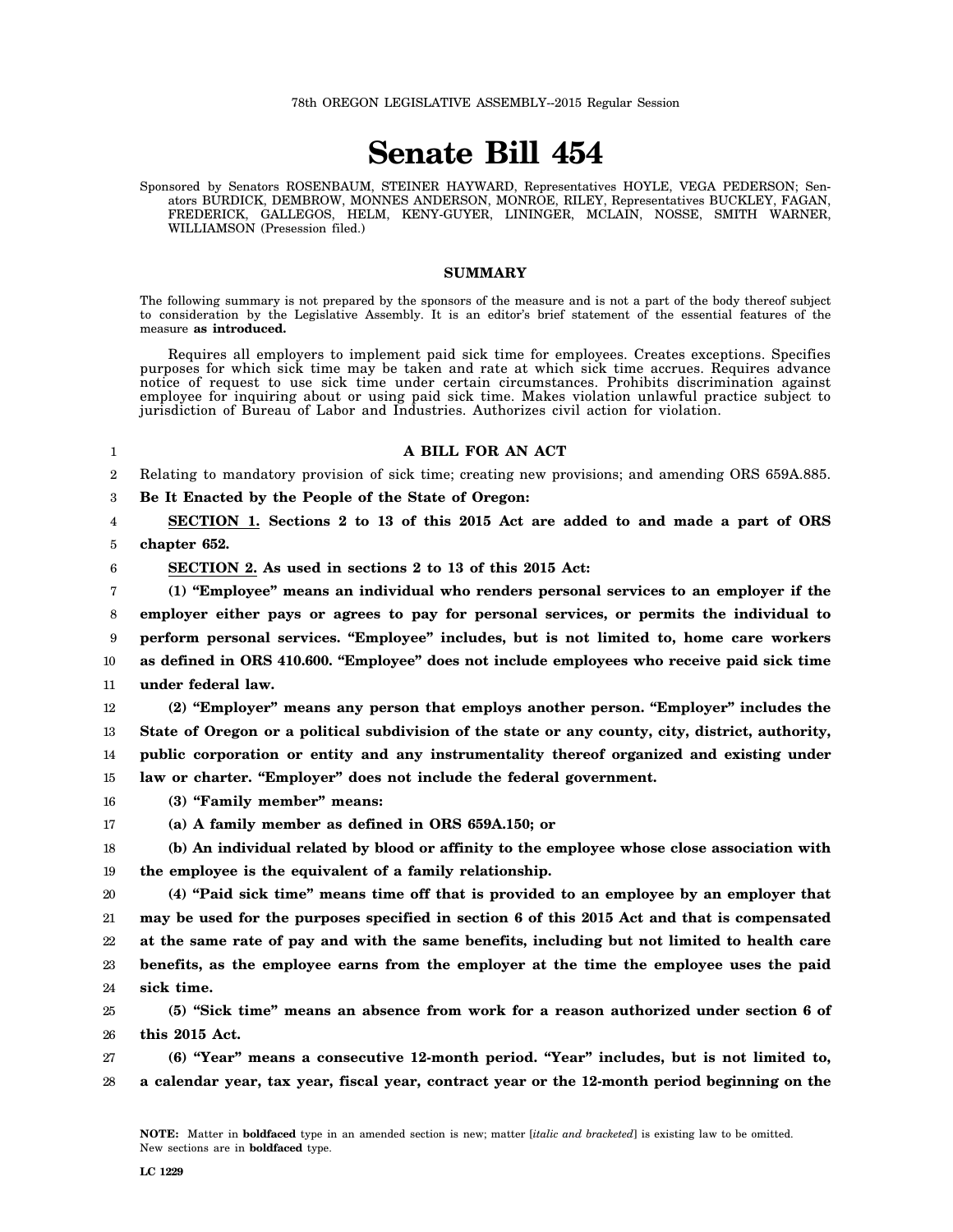1 **anniversary of the date of employment of the employee.**

2 3 4 **SECTION 3. (1) All employers shall implement a sick time policy that allows an employee to earn and accrue at least 56 hours of paid sick time per year. Paid sick time shall accrue at the rate of one hour of paid sick time for every 30 hours worked.**

5 6 7 **(2) An employee shall begin to earn and accrue paid sick time on the first day of employment with an employer. Unused paid sick time shall be carried over from one year to a subsequent year. However, an employer may adopt a policy that limits:**

**(a) An employee from accruing more than 56 hours of paid sick time in a year; or**

9 10 **(b) The use of paid sick time by an employee to no more than 56 hours of paid sick time in a year.**

11 12 13 14 15 **(3) An employer is not required to carry over unused paid sick time if, by mutual consent, the employer and the employee agree that the employee will be paid for all unused sick time at the end of the year in which the sick time is accrued and the employer credits the employee with an amount of paid sick time that meets the requirements of this section on the first day of the immediately subsequent year.**

16 17 18 19 20 **(4) Employees who are exempt from overtime requirements under 29 U.S.C. 213(a)(1) of the federal Fair Labor Standards Act of 1938 shall be presumed to work 40 hours in each workweek for the purpose of accrual of paid sick time unless the actual workweek of the employee is less than 40 hours, in which case paid sick time accrues based on the actual workweek of the employee.**

21 22 **(5) The requirements of subsection (1) of this section do not apply to an employer that has a paid sick time or paid time off policy that:**

23 24 25 26 **(a) Provides employees with paid sick time benefits or paid time off that equals or exceeds the paid sick time benefits required by this section and that may be used by the employee under the same terms and conditions and for the purposes specified in section 6 of this 2015 Act.**

27 28 29 **(b) Grants the employee at least 56 hours of paid sick time or paid time off at the beginning of each year used to calculate the accrual and usage of paid sick time or paid time off.**

30 31 **(c) Specifies that the protections against retaliation specified in section 11 of this 2015 Act are applicable to the employee.**

32 33 34 **(6) Nothing in sections 2 to 13 of this 2015 Act requires an employer to compensate an employee for accrued unused sick time upon the employee's termination, resignation, retirement or other separation from employment.**

35

8

**(7) An employer may not require an employee to:**

36 37 **(a) Search for or find a replacement worker as a condition of the employee's use of accrued sick time; or**

38

**(b) Work an alternate shift to make up for the use of sick time.**

39 40 41 42 43 44 **(8) Upon mutual consent by the employee and the employer, an employee may work additional hours or shifts during the same or next pay period without using accrued sick time for the hours or shifts missed. However, the employer may not require the employee to work additional hours or shifts authorized by this subsection. If the employee works additional hours or shifts, the employer must comply with any applicable federal, state or local laws regarding overtime pay.**

45

**(9) Accrued paid sick time shall be retained by the employee if the employer sells,**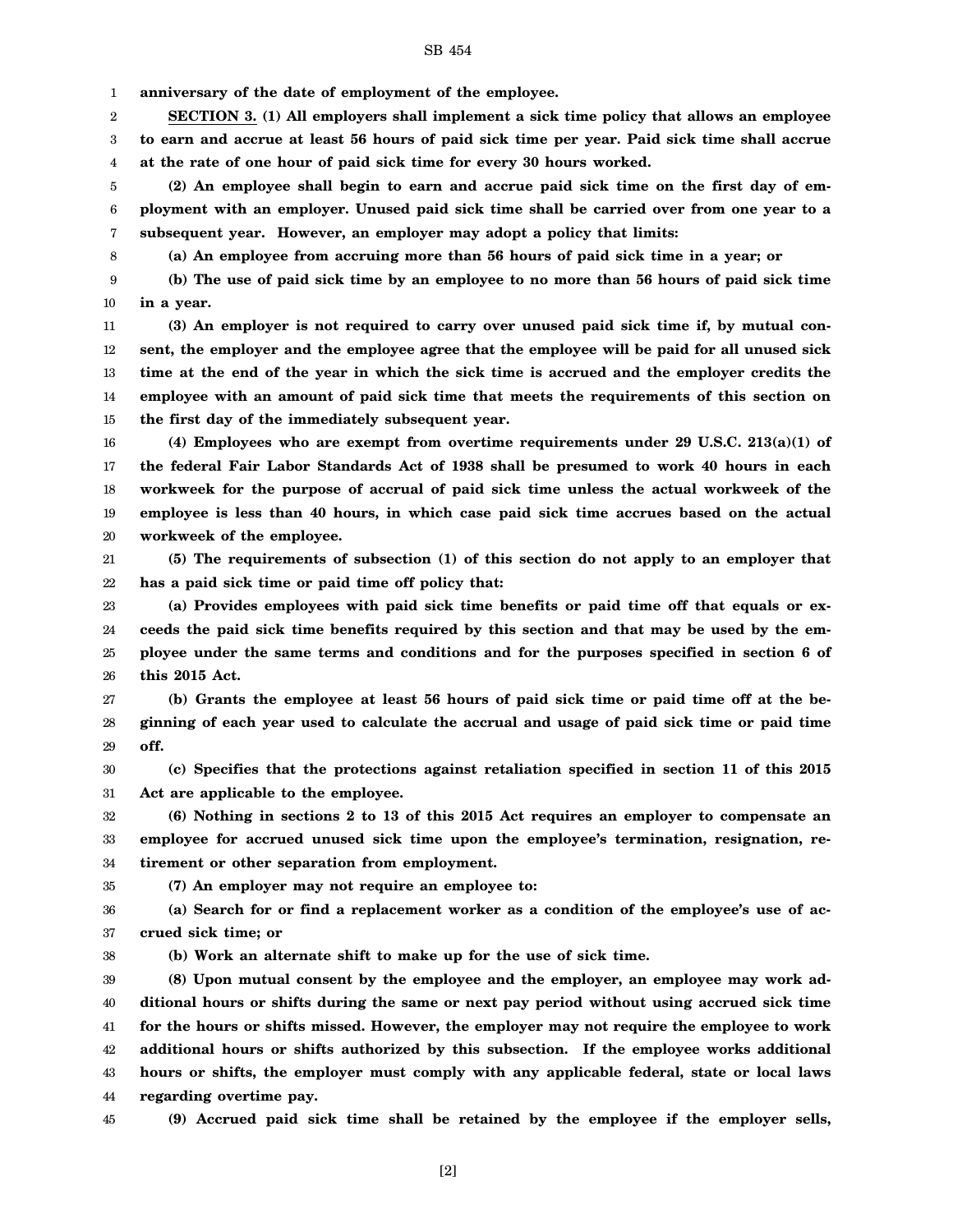SB 454

1 **transfers or otherwise assigns the business to another employer.**

2 3 4 5 **(10) An employer shall restore previously accrued unused paid sick time to an employee who is rehired by that employer within 180 days of separation from employment with the employer. The employee shall be entitled to use previously accrued paid sick time immediately upon reemployment.**

6 7 8 9 **(11) If an employee is transferred to a separate division, entity or location of the employer but remains employed by that same employer, the employee is entitled to use all sick time accrued while working at the former division, entity or location of the employer and is entitled to retain or use all sick time as provided by sections 2 to 13 of this 2015 Act.**

10 11 **SECTION 4. (1) An employee is eligible to use paid sick time beginning on the 90th calendar day of employment with the employer and may use paid sick time as it is accrued.**

12 13 **(2) An employer may authorize an employee to use accrued sick time prior to the 90th calendar day of employment.**

14 15 **(3) Employees shall be paid for accrued sick time used at the regular rate of pay of the employee.**

16 17 **(4) Accrued sick time may be taken in one-hour increments or the smallest increments that the payroll system of the employer uses to account for absences or use of other time.**

18 19 20 **SECTION 5. Notwithstanding section 4 of this 2015 Act, an employee who is employed by an employer on the effective date of this 2015 Act is eligible to use any accrued sick time as it accrues on or after the effective date of this 2015 Act.**

21 22 **SECTION 6. Paid sick time required under section 3 of this 2015 Act may be taken by an employee:**

23 24 25 **(1) For an employee's mental or physical illness, injury or health condition, need for medical diagnosis, care or treatment of a mental or physical illness, injury or health condition or need for preventive medical care;**

26 27 28 29 **(2) For care of a family member with a mental or physical illness, injury or health condition, care of a family member who needs medical diagnosis, care, or treatment of a mental or physical illness, injury or health condition or care of a family member who needs preventive medical care;**

30

**(3) Notwithstanding ORS 659A.153, for any other purpose specified in ORS 659A.159;**

31 **(4) For a purpose specified in ORS 659A.272, notwithstanding ORS 659A.270 (1);**

32 **(5) In the event of a public health emergency, including, but not limited to:**

33 34 **(a) Closure of the employee's place of business, or the school or place of care of the employee's child, by order of a public official due to a public health emergency;**

35 36 37 **(b) Self-care or for care for a family member, if it has been determined by a lawful public health authority or by a health care provider that the presence of the employee or the family member of the employee in the community would jeopardize the health of others; or**

38 39 **(c) Under any law or rule that requires the employer to exclude the employee from the workplace for health reasons; or**

40 41 **(6) In hourly increments or the smallest increments that the payroll system of the employer uses to account for absences or use of other time.**

42 43 44 **SECTION 7. (1) Upon request of an employee with accrued paid sick time available, an employer must provide the employee with paid sick time. If possible, the employee shall include the anticipated duration of the sick time requested in the request.**

45 **(2) An employer may require the employee to comply with the employer's usual and**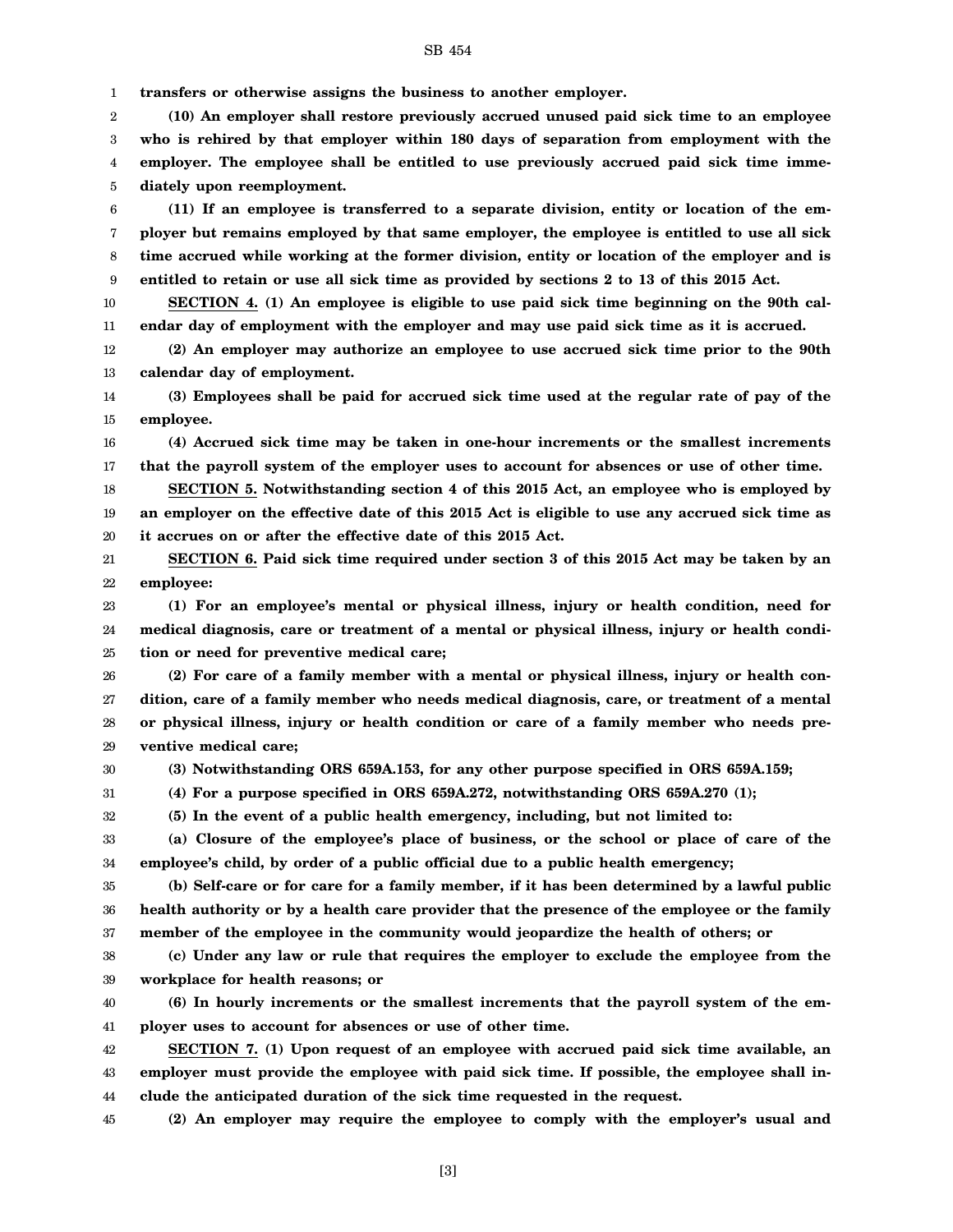SB 454

1 **customary notice and procedural requirements for absences or for requesting time off if**

2 **those requirements do not interfere with the ability of the employee to use sick time.**

**(3) If the need to use paid sick time is foreseeable:**

3

4 5 6 **(a) The employer may require reasonable advance notice of the intention to use sick time, not to exceed 10 days prior to the date the sick time is to begin or as soon as otherwise practicable; and**

7 8 **(b) The employee shall make a reasonable attempt to schedule the use of paid sick time in a manner that does not unduly disrupt the operations of the employer.**

9 10 11 12 **(4) If the need to use paid sick time is unforeseeable, the employee shall provide notice to the employer as soon as practicable and must comply generally with the employer's notice or procedural requirements for requesting or reporting other time off if those requirements do not interfere with the ability of the employee to use paid sick time.**

13 14 15 16 **SECTION 8. (1)(a) If an employee takes more than 24 consecutive hours of paid sick time for a purpose described in section 6 of this 2015 Act, an employer may require the employee to provide verification from a health care provider of the need for the sick time, or certification of the need for leave for purposes of ORS 659A.272 as provided in ORS 659A.280.**

17 18 19 20 21 22 23 **(b) If the need for sick time is foreseeable and an employee is required to provide notice under section 7 of this 2015 Act, the employer may require that verification or certification be provided before the sick time commences or as soon as otherwise practicable. If the employee commences paid sick time without providing prior notice required by the employer under section 7 of this 2015 Act, medical verification or certification provided under ORS 659A.280 shall be provided to the employer within 15 calendar days after the employer requests the verification or certification or as soon as otherwise practicable.**

24 25 **(2) All costs for providing medical verification or certification required under this section shall be paid by the employer.**

26 27 28 **(3) The employer may not require that the verification or certification required under this section explain the nature of the illness that necessitates the use of sick time, except as required by ORS 659A.280 for sick time taken under section 6 (4) of this 2015 Act.**

29 30 **(4) As used in this section, "health care provider" has the meaning given that term in ORS 659A.150.**

31 **SECTION 9. (1) An employer shall:**

32 33 **(a) Maintain records of the hours worked and the paid sick time accrued and used by each employee.**

34 35 **(b) Provide written notification at least quarterly to each employee of the amount of accrued and unused paid sick time available for use by the employee.**

36 37 38 39 **(c) Make records required to be maintained under this section available for inspection by the Commissioner of the Bureau of Labor and Industries upon request. An employer may not unreasonably delay or refuse to allow the commissioner to review the records required to be maintained under this section.**

40 41 **(d) Maintain records required under this section for three years from the date paid sick time accrues.**

42 43 44 45 **(2) Health information of an employee related to paid sick time is confidential and may not be released without the permission of the employee. Information pertaining to leave under ORS 659A.272 that is provided by an employee in accordance with sections 2 to 13 of this 2015 Act is confidential as provided in ORS 659A.280.**

[4]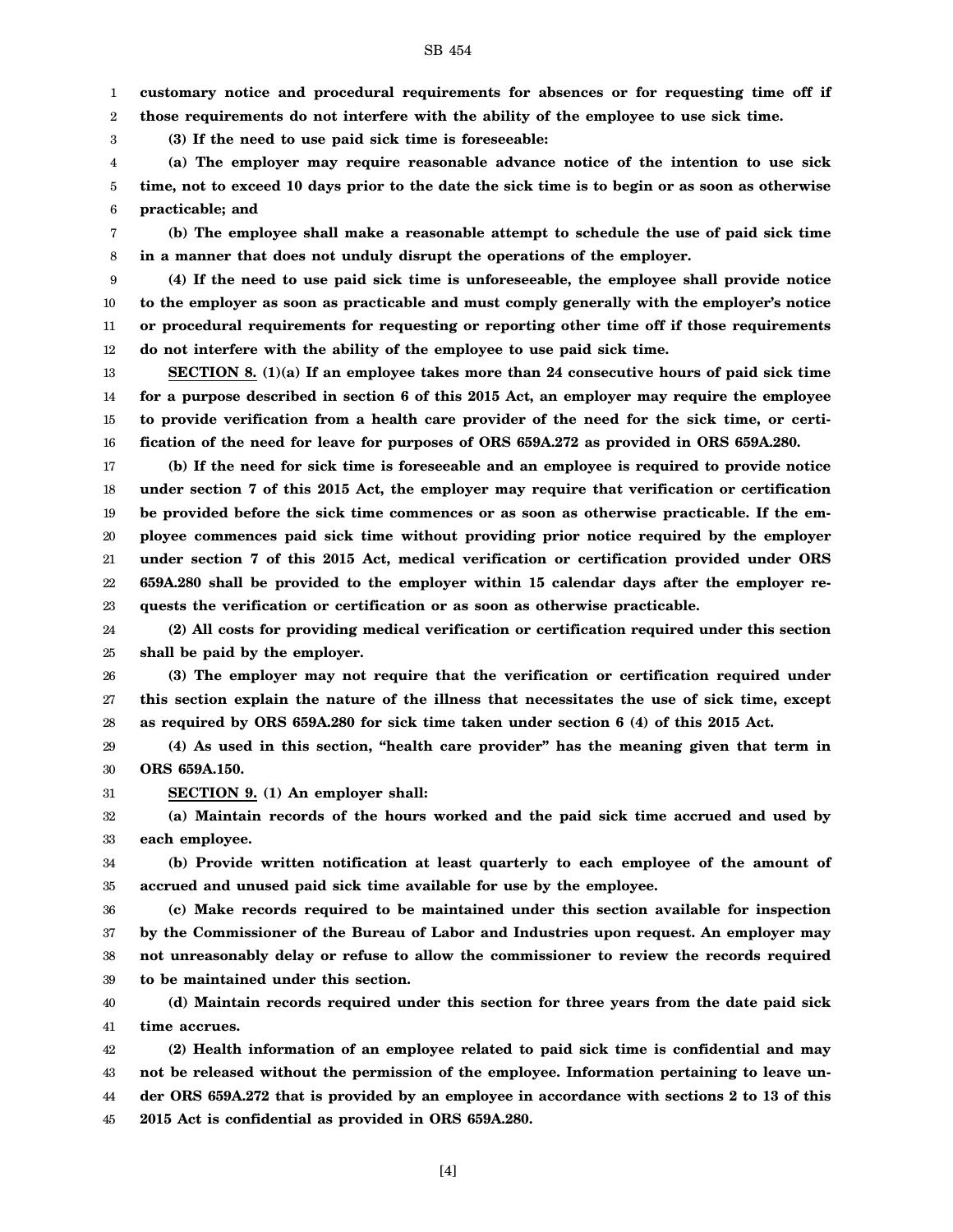1 2 **(3)(a) An employer shall provide written notice of the requirements of sections 2 to 13 of this 2015 Act to each employee individually.**

3 4 **(b) The notice provided under this subsection must be in the language the employer typically uses to communicate with the employee.**

5 6 **(4) The Bureau of Labor and Industries shall provide employers with a template that meets the required notice provisions of this section.**

7 8 9 10 **SECTION 10. Sections 2 to 13 of this 2015 Act establish minimum requirements pertaining to paid sick time and shall not be construed to preempt, limit or otherwise affect the applicability of any law, regulation, ordinance, requirement, policy, standard or collective bargaining agreement that provides for greater use of paid or unpaid sick time.**

**SECTION 11. It is an unlawful practice for an employer or any other person to:**

12 13 **(1) Deny, interfere with, restrain or fail to pay for paid sick time to which an employee is entitled under sections 2 to 13 of this 2015 Act;**

14 15 16 17 18 **(2) Retaliate or in any way discriminate against an employee with respect to any term or condition of employment because the employee has inquired about the provisions of sections 2 to 13 of this 2015 Act, submitted a request for paid sick time, taken paid sick time, participated in any manner in an investigation, proceeding or hearing related to sections 2 to 13 of this 2015 Act, or invoked any provision of sections 2 to 13 of this 2015 Act; or**

19 20 21 **(3) Apply an absence control policy that includes sick time absences covered under sections 2 to 13 of this 2015 Act as an absence that may lead to or result in and adverse employment action against the employee.**

22 23 **SECTION 12. The requirements of sections 2 to 13 of this 2015 Act do not apply to an employee:**

24 25 **(1) In the building and construction industry whose terms and conditions of employment are covered by a collective bargaining agreement; or**

26 27 28 29 **(2) Who works as a longshoreman or stage hand and whose terms and conditions of employment are covered by a collective bargaining agreement, if the agreement includes a statement in clear and unambiguous terms that the paid sick time requirements of sections 2 to 13 of this 2015 Act are expressly waived.**

30 31 32 **SECTION 13. If any provision or application of sections 2 to 13 of this 2015 Act is determined to be invalid, the remaining provisions remain in force and have full effect, and the invalid provisions are declared severable.**

33

44

11

**SECTION 14.** ORS 659A.885 is amended to read:

34 35 36 37 38 39 40 41 42 43 659A.885. (1) Any person claiming to be aggrieved by an unlawful practice specified in subsection (2) of this section may file a civil action in circuit court. In any action under this subsection, the court may order injunctive relief and any other equitable relief that may be appropriate, including but not limited to reinstatement or the hiring of employees with or without back pay. A court may order back pay in an action under this subsection only for the two-year period immediately preceding the filing of a complaint under ORS 659A.820 with the Commissioner of the Bureau of Labor and Industries, or if a complaint was not filed before the action was commenced, the twoyear period immediately preceding the filing of the action. In any action under this subsection, the court may allow the prevailing party costs and reasonable attorney fees at trial and on appeal. Except as provided in subsection (3) of this section:

(a) The judge shall determine the facts in an action under this subsection; and

45 (b) Upon any appeal of a judgment in an action under this subsection, the appellate court shall

SB 454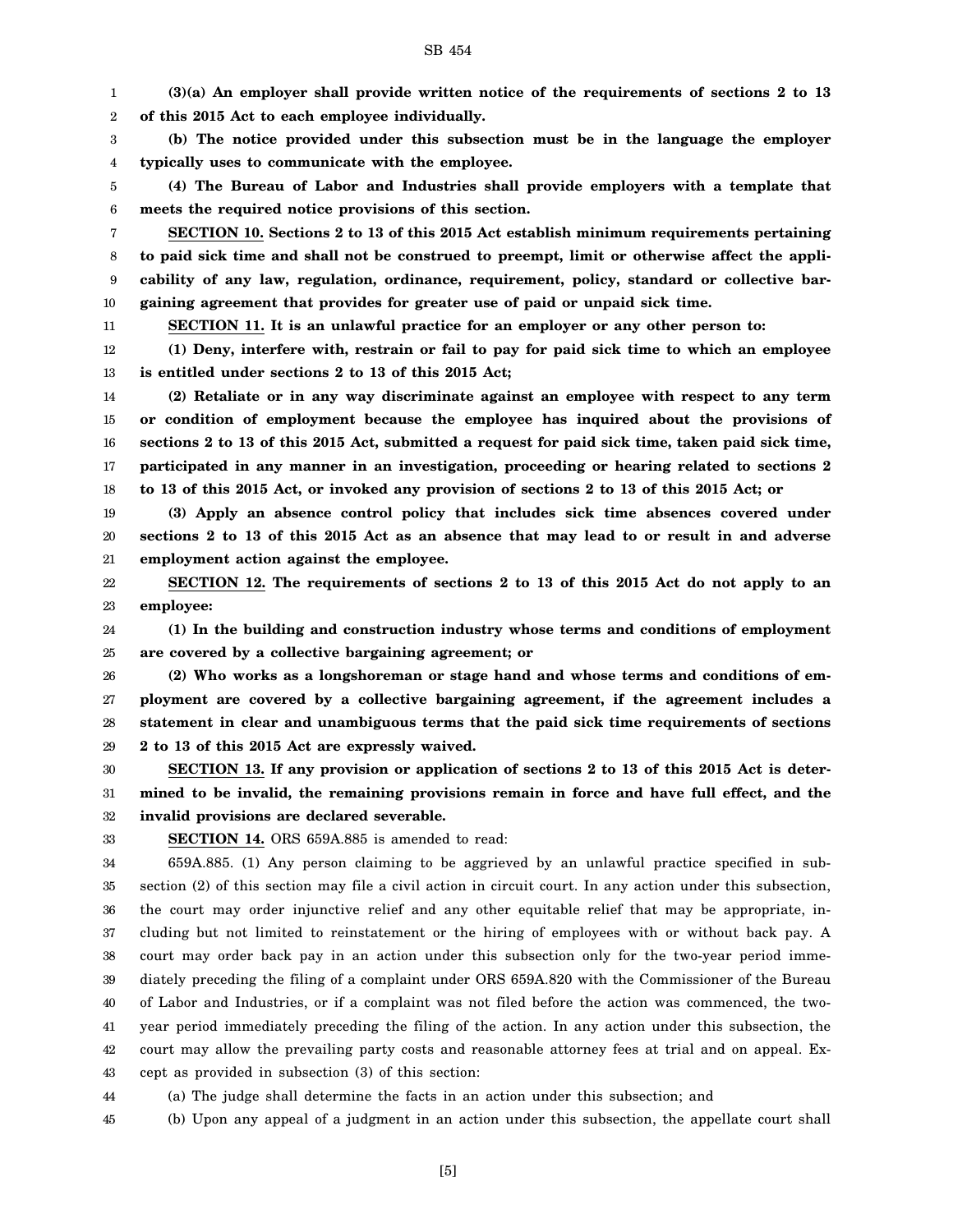1 review the judgment pursuant to the standard established by ORS 19.415 (3).

2 3 4 5 6 7 (2) An action may be brought under subsection (1) of this section alleging a violation of ORS 10.090, 10.092, 25.337, 25.424, 171.120, 408.230, 408.237 (2), 476.574, 652.355, 653.060, 659A.030, 659A.040, 659A.043, 659A.046, 659A.063, 659A.069, 659A.082, 659A.088, 659A.103 to 659A.145, 659A.150 to 659A.186, 659A.194, 659A.199, 659A.203, 659A.218, 659A.228, 659A.230, 659A.233, 659A.236, 659A.250 to 659A.262, 659A.277, 659A.290, 659A.300, 659A.306, 659A.309, 659A.315, 659A.318, 659A.320 or 659A.421 **or sections 2 to 13 of this 2015 Act**.

8 9 10 11 (3) In any action under subsection (1) of this section alleging a violation of ORS 25.337, 25.424, 659A.030, 659A.040, 659A.043, 659A.046, 659A.069, 659A.082, 659A.103 to 659A.145, 659A.199, 659A.228, 659A.230, 659A.250 to 659A.262, 659A.290, 659A.318 or 659A.421 **or sections 2 to 13 of this 2015 Act**:

12 13 (a) The court may award, in addition to the relief authorized under subsection (1) of this section, compensatory damages or \$200, whichever is greater, and punitive damages;

14 (b) At the request of any party, the action shall be tried to a jury;

15 16 (c) Upon appeal of any judgment finding a violation, the appellate court shall review the judgment pursuant to the standard established by ORS 19.415 (1); and

17

(d) Any attorney fee agreement shall be subject to approval by the court.

18 19 20 (4) In any action under subsection (1) of this section alleging a violation of ORS 652.355 or 653.060, the court may award, in addition to the relief authorized under subsection (1) of this section, compensatory damages or \$200, whichever is greater.

21 22 23 (5) In any action under subsection (1) of this section alleging a violation of ORS 171.120, 476.574, 659A.203 or 659A.218, the court may award, in addition to the relief authorized under subsection (1) of this section, compensatory damages or \$250, whichever is greater.

24 25 26 (6) In any action under subsection (1) of this section alleging a violation of ORS 10.090 or 10.092, the court may award, in addition to the relief authorized under subsection (1) of this section, a civil penalty in the amount of \$720.

27 28 29 30 31 32 33 34 (7) Any individual against whom any distinction, discrimination or restriction on account of race, color, religion, sex, sexual orientation, national origin, marital status or age, if the individual is 18 years of age or older, has been made by any place of public accommodation, as defined in ORS 659A.400, by any employee or person acting on behalf of the place or by any person aiding or abetting the place or person in violation of ORS 659A.406 may bring an action against the operator or manager of the place, the employee or person acting on behalf of the place or the aider or abettor of the place or person. Notwithstanding subsection (1) of this section, in an action under this subsection:

35 36 (a) The court may award, in addition to the relief authorized under subsection (1) of this section, compensatory and punitive damages;

37 38 39 (b) The operator or manager of the place of public accommodation, the employee or person acting on behalf of the place, and any aider or abettor shall be jointly and severally liable for all damages awarded in the action;

40 (c) At the request of any party, the action shall be tried to a jury;

41 (d) The court shall award reasonable attorney fees to a prevailing plaintiff;

42 43 44 45 (e) The court may award reasonable attorney fees and expert witness fees incurred by a defendant who prevails only if the court determines that the plaintiff had no objectively reasonable basis for asserting a claim or no reasonable basis for appealing an adverse decision of a trial court; and